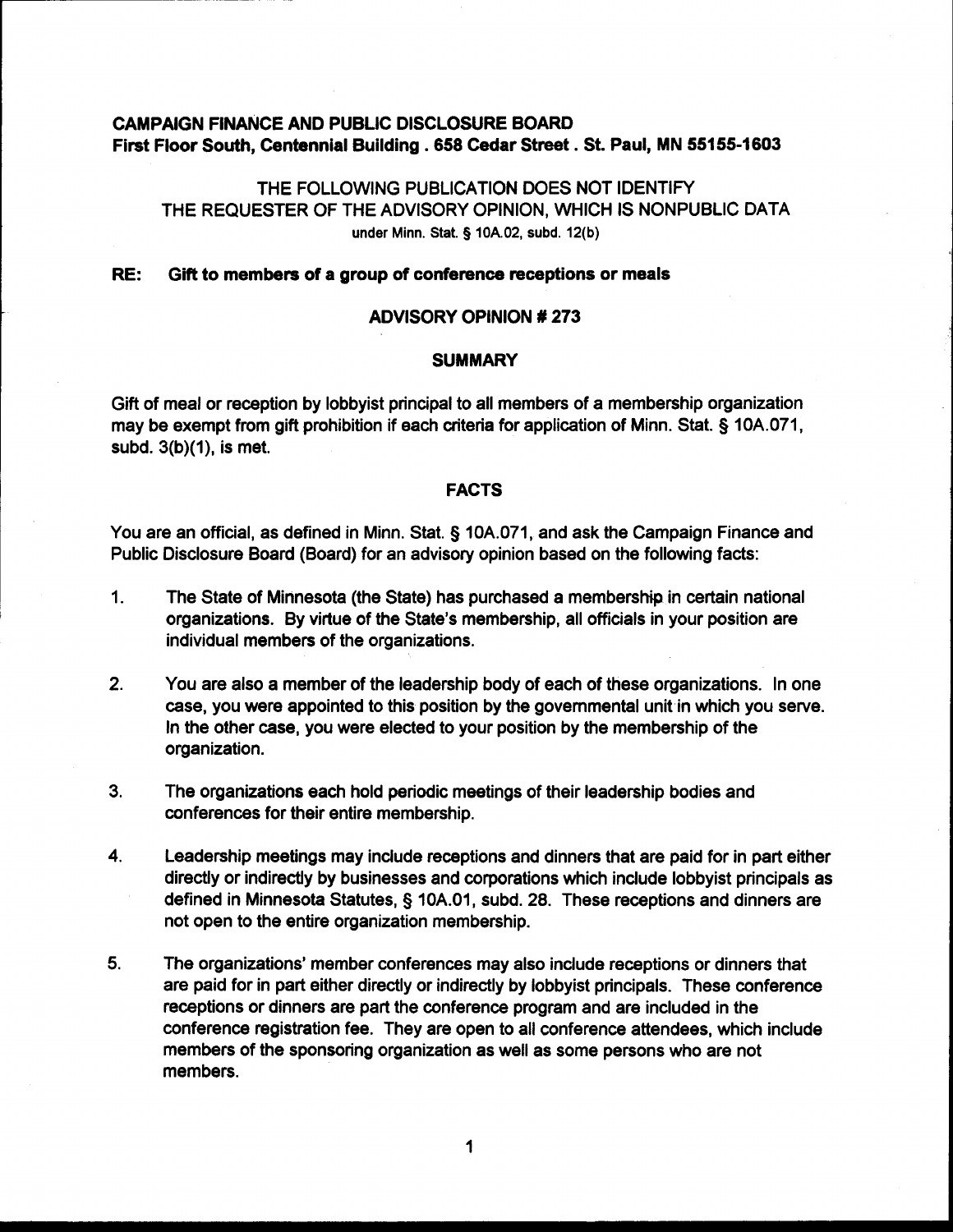- **6.** As a result of the payments by lobbyist principals, members of the organizations' leadership may not be required to pay for receptions or dinners associated with meetings of the leadership. As a further result of these payments, conference registration fees for all participants are less than would be required if the lobbyist principals did not participate.
- 7. Minnesota "officials", as defined in Minn. Stat. § 10A.071, subd. 1(c), do not comprise a majority of the leadership body or of the full membership of either organization.

## **ISSUE**

Do dinners and receptions paid for in part by lobbyist principals at a conference or meeting as described in the facts fall within an exception to the Minn. Stat. § 10A.071 prohibition on gifts from lobbyist principals to officials?

#### **OPINION**

Yes. The gift of dinners or receptions as described in the facts falls within the exception provided in Minn. Stat. § 10A.071, subd. 3(b)(1), which is cited in full at the end of this opinion.

Generally, meals or receptions for Minnesota "officials" paid for in part with contributions from lobbyist principals are prohibited gifts. However, certain exceptions may remove a gift from the prohibition. The Board considers both the leadership body dinners or receptions and those dinners or receptions which are a part of the organizations' general membership conferences to fall within the exception for gifts given because of the recipient's membership in a group.

For the purposes of this request, the Board considers two possible groups. The first is the group which consists of the membership of the organization as a whole. The second is the group which consists of the leadership of each organization.

In Advisory Opinion 220, the Board stated that to constitute "membership in a group" within the meaning of the subd. 3(b)(1) exception, a certain level of formality in both the element of membership and the definition of the group is required. Those requirements are met with respect to both groups considered in this opinion.

Membership in the organizations is accomplished through the formality of the State becoming a member of the organization and the individual being one of the designated officials who is entitled to membership. Likewise, the leadership body of each organization consists of a defined group of positions, to which individuals are elected or appointed through a formal process. The leadership body has particular duties and obligations distinct from the duties and obligations of the general membership.

For the statutory exception to be applicable, an equivalent gift must be given to all members of the group. Making the gift available to all members of the group is sufficient to meet this requirement even if some members of the group do not accept it.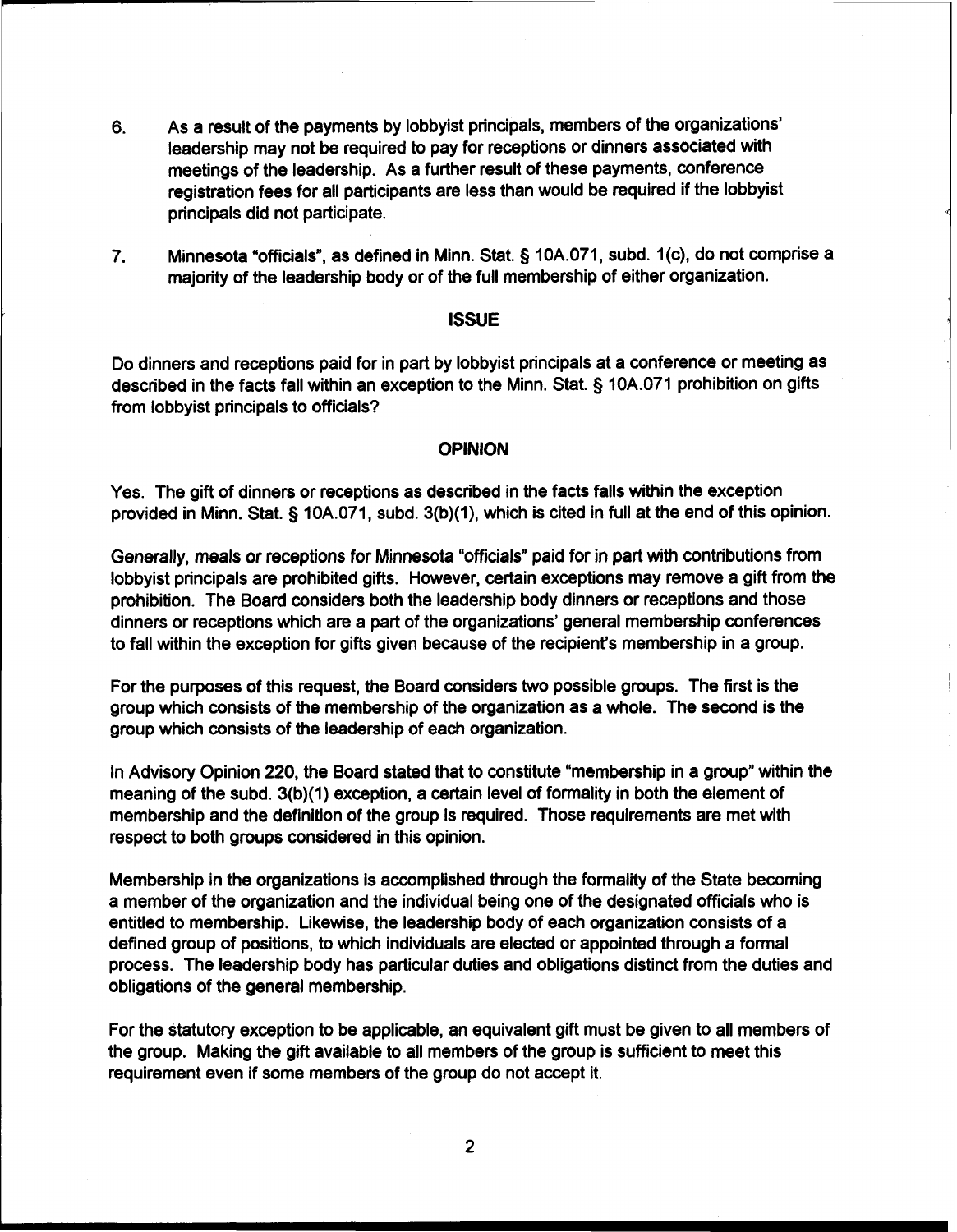Under the facts of this opinion, the meals and receptions under consideration are available to all members of each group because they are a part of the organization's leadership body meeting or conference program and thus are offered to all members of the subject group.

This opinion does not apply to activities which are not a part of the leadership meeting or conference program, such as gifts of meals, side trips, or hospitality rooms made available to specific individuals or sub-groups attending conferences.

The final requirement of the exception is that a majority of the members in the group not be "officials" as defined in §10A.071. "Officials" include Minnesota public officials, local officials of Minnesota metropolitan governmental units, and Minnesota legislative employees. In the case of each group considered here, such "officials" constitute a minority of the group's membership.

#### Previous Opinions

Finally, the Board considers the conclusions reached in this opinion in relation to a number of its previous opinions. While advisory opinions do not set precedent, the Board recognizes that interested persons often seek understanding of the Board's interpretation by examining past Board opinions. Because this opinion stands in contrast to certain other opinions, the Board wishes to acknowledge that this opinion represents an evolution in Board interpretation of the "membership in a group" exception to the general prohibition on gifts to officials.

In Advisory Opinion 173, when considering a similar fact situation, the Board stated that being a member of the Executive Committee of the National Conference of State Legislatures did not constitute being a member of a group within the meaning of Minn. Stat. § 10A.071. This opinion signifies an abandonment of the result reached in Opinion 173.

In Opinion 175, the Board concluded that reduced conference fees due to lobbyist principal contributions to the sponsoring organization resulted in a prohibited gift. The Board concluded that being an attendee at a conference similar to those described in this request did not constitute being a member of a group. The analysis in the current opinion delves further into the definition of membership in a group and would result in an opposite conclusion if the request resulting in Opinion 175 was considered again.

In Opinion 179, the Board addressed a similar question, but the "group" under consideration was not one of those considered today. Re-examination of the facts in Opinion 179 could result in a different conclusion based on the reasoning we follow in this opinion.

 $1017/97$ Issued:

G. Barry Anderson, Chair Campaign Finance and Public Disclosure Board